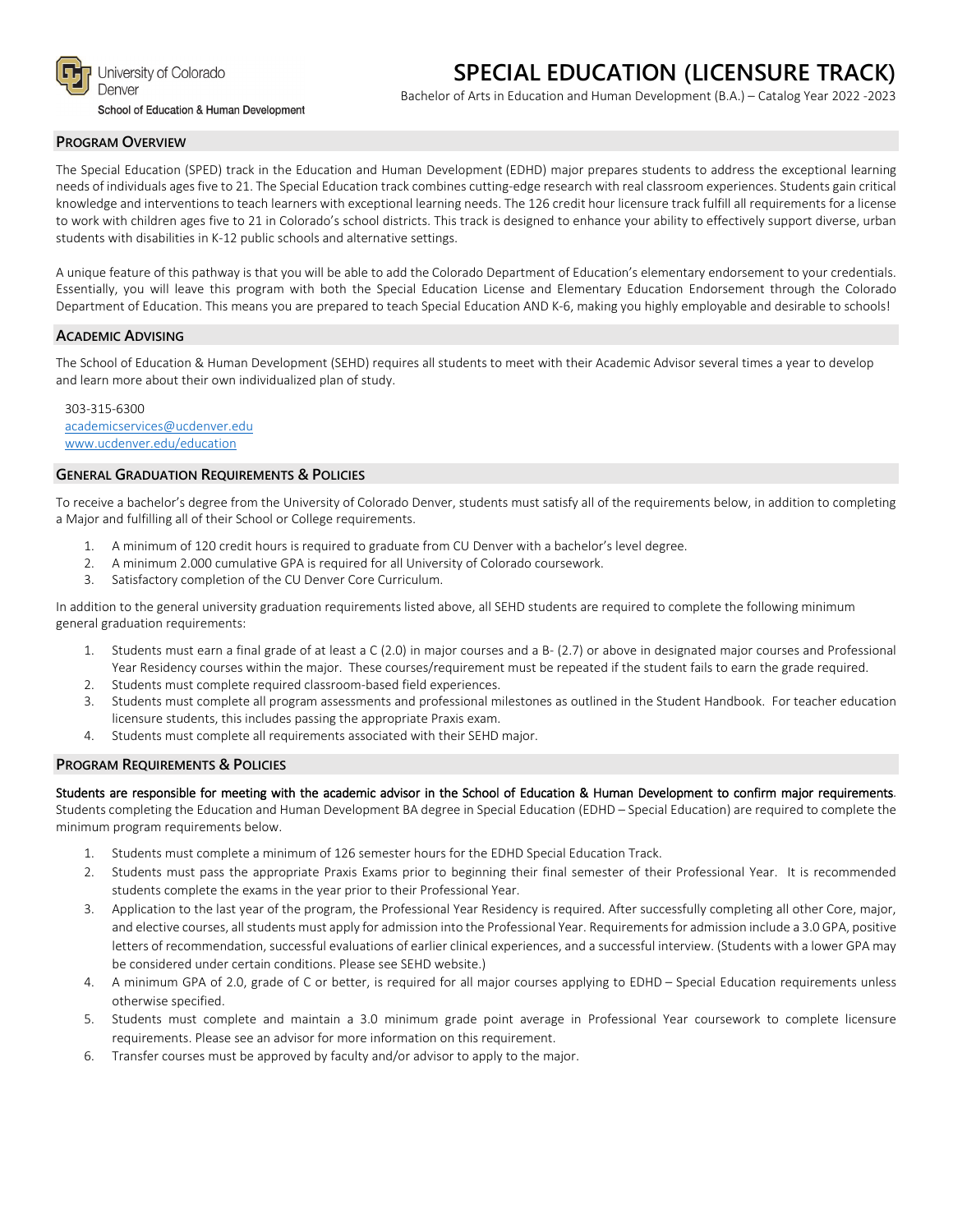

University of Colorado Denver

# **SPECIAL EDUCATION (LICENSURE TRACK)**

School of Education & Human Development

Bachelor of Arts in Education and Human Development (B.A.) – Catalog Year 2022 -2023

| Courses                                                                                                                                                                | Credits        | <b>Notes</b>                                                                                      |  |  |  |
|------------------------------------------------------------------------------------------------------------------------------------------------------------------------|----------------|---------------------------------------------------------------------------------------------------|--|--|--|
| * Course prerequisites change regularly. Students are responsible for consulting advisors and the class schedule in the student portal for prerequisite information. * |                |                                                                                                   |  |  |  |
| <b>CU Denver Core Curriculum Requirements</b>                                                                                                                          | $34 - 37$      | <b>CU Denver Core Curriculum Requirements</b>                                                     |  |  |  |
| <b>EDHD-Special Education Requirements</b>                                                                                                                             | 54             |                                                                                                   |  |  |  |
| INTE 2000 Digital Teaching and Learning                                                                                                                                | 3              |                                                                                                   |  |  |  |
| HDFR 2110 Child Ecology or HDFR 3050 Children's Thinking & Assess                                                                                                      | 3              |                                                                                                   |  |  |  |
| CLDE 2000 Foundations of Culturally & Linguistically Diverse Edu                                                                                                       | 3              | <sup>†</sup> Education Licensure Course                                                           |  |  |  |
| MTED 3040 Mathematics for Elementary Teachers                                                                                                                          | $\overline{3}$ | † Education Licensure Course                                                                      |  |  |  |
| EDFN 4010 Social Foundations & Cultural Diversity in Urban Education                                                                                                   | 3              | *Prerequisite: 27+ credit hours completed; † Education Licensure Course                           |  |  |  |
| SPED 4300 Family, Professional, and Community Collaboration                                                                                                            | 3              | *Prerequisite: 57+ credit hours completed                                                         |  |  |  |
| SPED 4400 Universal Design for Learning (UDL)                                                                                                                          | 3              | *Prerequisite: 57+ credit hours completed                                                         |  |  |  |
| CLDE 4020 Responsive Classroom Communities                                                                                                                             | 3              | *Prerequisites: EDFN 4010, 40+ credit hours completed;<br><sup>+</sup> Education Licensure Course |  |  |  |
| SPED 4151 Slashing Stigmas: Promoting Positive Behaviors                                                                                                               | 3              |                                                                                                   |  |  |  |
| SPED 4780 Literacy Interventions in SPED                                                                                                                               | $\overline{3}$ | *Prerequisite: 40+ credit hours completed                                                         |  |  |  |
| Clinical Field Experience Block #1: Community-Based                                                                                                                    | 6              | § Clinical Field Experience Block                                                                 |  |  |  |
| EDHD 1930 Community Based Field Experience & Seminar                                                                                                                   | 3              | + Education Licensure Course; § Clinical Field Experience Block                                   |  |  |  |
| EDFN 1000 Equity, Rights & Education                                                                                                                                   | 3              | Satisfies CU Denver Core Social Science Requirement;<br>§ Clinical Field Experience Block         |  |  |  |
| Clinical Field Experience Block #2: Learning & Development                                                                                                             | 9              | *Prerequisites: EDHD 1930; § Clinical Field Experience Block                                      |  |  |  |
| EDHD 2930 Learning & Development Field Experience & Seminar                                                                                                            | 3              | † Education Licensure Course;<br>§ Clinical Field Experience Block                                |  |  |  |
| LCRT 3720 Introduction to Writing Development & Teaching                                                                                                               | 3              | § Clinical Field Experience Block                                                                 |  |  |  |
| LCRT 4710 Primary Literacy for Diverse Learners Pre K - 3rd Grade                                                                                                      |                | § Clinical Field Experience Block                                                                 |  |  |  |
| Clinical Field Experience Block #3: Diverse Learners                                                                                                                   | 9              | *Prerequisites: EDHD 2930; § Clinical Field Experience Block                                      |  |  |  |
| EDHD 3930 Diverse Learners Field Experience & Seminar                                                                                                                  | 3              | + Education Licensure Course; § Clinical Field Experience Block                                   |  |  |  |
| SPED 4740 Intersection of Literacy, Culture & Exceptionality or<br>CLDE 3830 Cult. & Ling. Responsive Teaching in STEM                                                 | 3              | § Clinical Field Experience Block                                                                 |  |  |  |
| SPED 4030 Understanding (dis)Ability in Contemporary Classrooms                                                                                                        | 3              | + Education Licensure Course; § Clinical Field Experience Block                                   |  |  |  |
| <b>Estimated General Electives</b>                                                                                                                                     | $7 - 10$       | General Elective credits will vary; consult with advisor                                          |  |  |  |
| <b>Professional Year Courses</b>                                                                                                                                       | 31             | Professional Year (separate admission required; see note below)                                   |  |  |  |
| LCRT 4000 Elementary Literacy Instruction & Assessment PK-2                                                                                                            | 3              | + Education Licensure Course; # CLDE Endorsement Course;<br>   Professional Year                  |  |  |  |
| SPED 4500 Transition & Secondary Methods in SPED                                                                                                                       | 3              | + Education Licensure Course; # CLDE Endorsement Course;<br>   Professional Year                  |  |  |  |
| MTED 4002 Elementary Mathematics Teaching I                                                                                                                            | 3              | + Education Licensure Course;    Professional Year                                                |  |  |  |
| MTED 4003 Elementary Mathematics Teaching II                                                                                                                           | 3              | + Education Licensure Course;    Professional Year                                                |  |  |  |
| SPED 4140 Assessment, Inquiry, Instruction & Intervention                                                                                                              | 3              | + Education Licensure Course;    Professional Year                                                |  |  |  |
| UEDU 4040 Planning for Learning                                                                                                                                        | 3              | + Education Licensure Course;    Professional Year                                                |  |  |  |
| SPED 4010 Intentional Interventions for Except Learners                                                                                                                | 3              | + Education Licensure Course;    Professional Year                                                |  |  |  |
| SPED 4931 Internship & Learning Community I                                                                                                                            | $\overline{2}$ | + Education Licensure Course;    Professional Year                                                |  |  |  |
| SPED 4932 Internship & Learning Community II                                                                                                                           | $\overline{2}$ | † Education Licensure Course;    Professional Year                                                |  |  |  |
| SPED 4933 Internship & Learning Community III                                                                                                                          | 6              | † Education Licensure Course;    Professional Year                                                |  |  |  |
| <b>Total Program Hours:</b>                                                                                                                                            | 126            |                                                                                                   |  |  |  |

† Education Licensure Course: requires minimum grade of B- or higher

### § Clinical Field Experience Block:

- All courses in a clinical field experience block must be taken together, in the same semester
- Field experience paperwork deadlines:
	- $\circ$  Fall placement = 4/1 Priority deadline; 4/15 Final deadline
	- o Spring placement = 11/1 Priority deadline; 11/15 Final deadline

‖ Professional Year: Admission to Professional Year required

- Requirements for admission to Professional Year include:
	- o A minimum GPA of 3.0 in major coursework
	- o Successful completion of all other coursework (including Core, major, and elective requirements)
	- o Successful completion of the application and interview process
	- o Taking the appropriate Praxis exams (students *must* pass the Praxis prior to beginning their final semester)
	- Professional Year application deadlines:
		- o Fall start = 2/15 deadline
		- <sup>o</sup> Spring start = 10/1 deadline